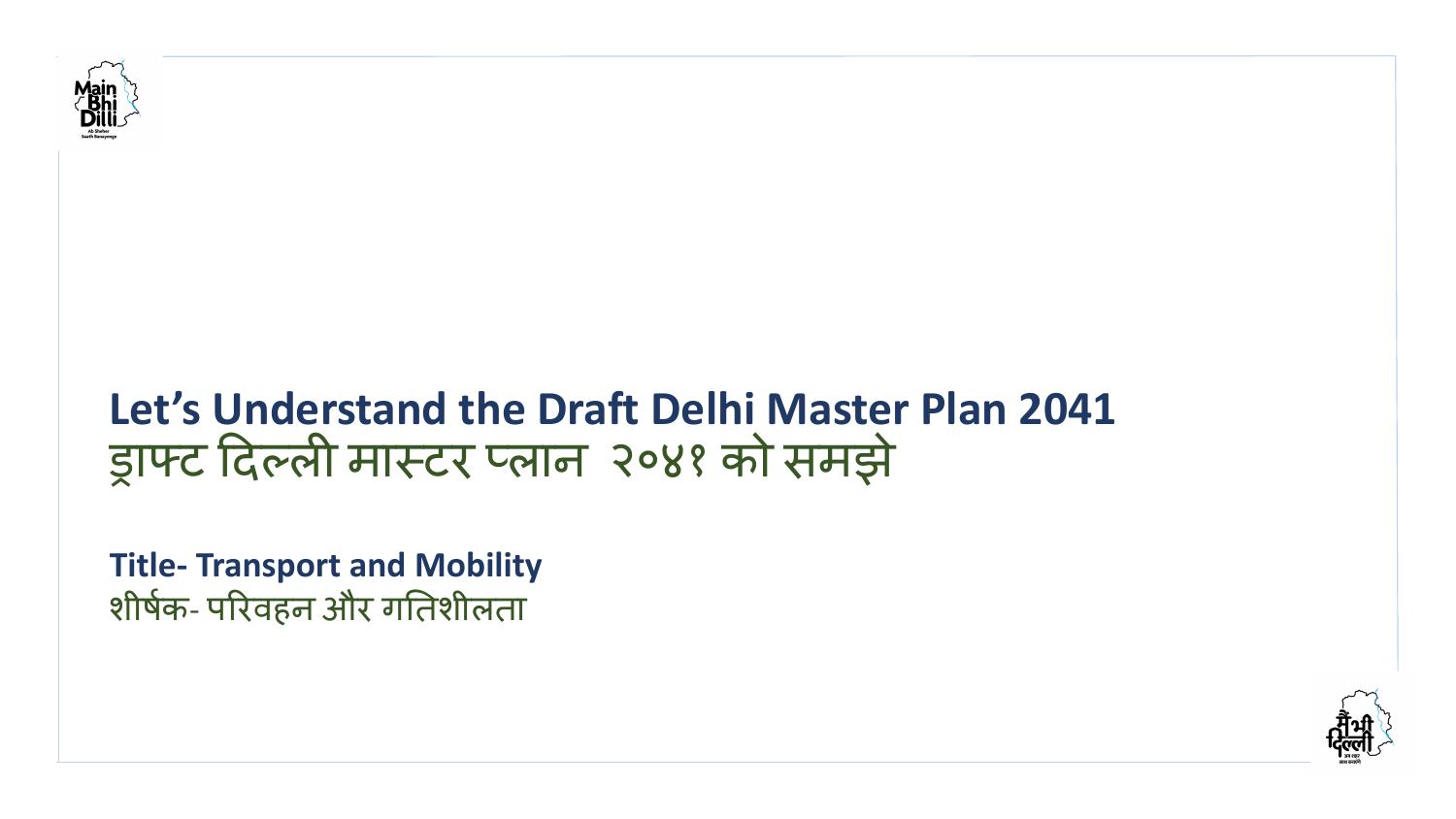

### **What provisions are there in the Plan? | प्लान में क्या प्रावधान है?**

#### **MOB1: Improving connectivity and transport infrastructure**

- Modal split of **80:20 in favor of public and shared transport** by 2041.
- Enhanced inter-city and intra-city commuter and freight movements
- Improved **utilization of land assets** associated with transportation
- Substantial migration to **smart and green mobility solutions**
- Preparation of **Comprehensive Mobility Plan** to move towards low carbon mobility
- **Electric public charging infrastructure** and retrofitting current gas stations
- **Setting up ITS** for smarter transportation

### (MOB1): कनेक्टिविटी और परिवहन इंफ्रास्ट्रक्चर में सुधार

- 2041 तक सावेजनिक और साझा परिवहन के इस्तेमाल के पक्ष में 80:20 का विभाज**न**
- शहरों केबीच और शहर केभीतर यात्री और माल ढु लाई यातायात को बढ़ाना
- परिवहन से जुड़ी **भूमि संपत्तियों का बेहतर उपयोग**
- **स्मार्ट और हरित गतिशीलता उपायों** की ओर बढ़ना
- कम-कार्बन परिवहन की ओर बढने के लिए **व्यापक गतिशीलता** योजना की तैयारी
- इ**लेक्ट्रिक पब्लिक चार्जिंग इंफ्रास्ट्रक्चर** और मौजूदा गैस स्टेशनों की रेट्रोफिटिंग
- बेहतर परिवहन के लिए ITS की स्थापना

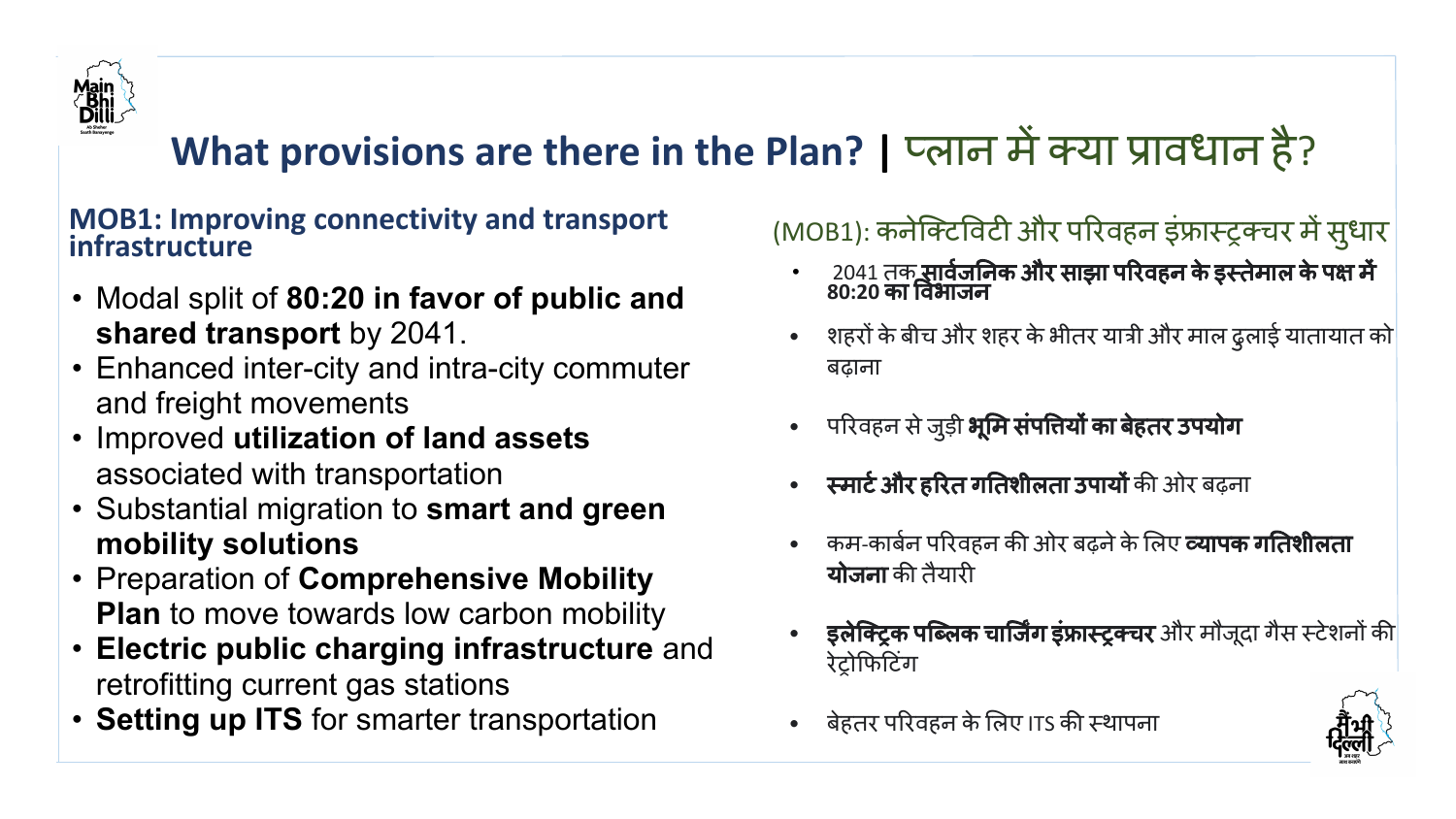

### **What provisions are there in the Plan? | प्लान में क्या प्रावधान है?**

#### **MOB2: Shifting to shared mobility**

- **Minimizing the time** and effort required for undertaking a trip (point-to-point mobility).
- Ensuring that the trip is completed with a **low carbon footprint** (green mobility).
- Land Use and Transport Integration: Intensive mix management & Regeneration Schemes in Transit Influence Zone (ToD)
- Improved **public transport accessibility levels** through fare rationalization, premium bus services, special services, improvement of quality in bus services etc.
- Multi modal integration
- Disincentivizing private transport

(MOB2): साझा आवागमन की दिशा में शिफ्ट

- यात्रा करनेके ͧलए आवæयक समय और प्रयास को कम करना (èथान-से-èथान की गǓतशीलता)
- यह सुनिश्चित करना कि यात्रा कम कार्बन फुटप्रिंट (हरित गतिशीलता) के साथ पूरी हो
- भूमि उपयोग और परिवहन एकीकरण: सार्वजिनक परिवहन उन्मुख विकास (टीओडी) में गहन मिश्रण प्रबंधन और पुनर्जनन योजनाएं
- किराया युक्तिकरण, प्रीमियम बस सेवाओं, विशेष सेवाओं, बस सेवाओं में गुणवत्ता में सुधार आदि के माध्यम से सावेजनिक परिवहन तक पहुंच को बेहतर करना
- विविध परिवहन माध्यमों का एकीकरण (इंटीग्रेशन)
- Ǔनजी पǐरवहन को हतोत्साǑहत करना

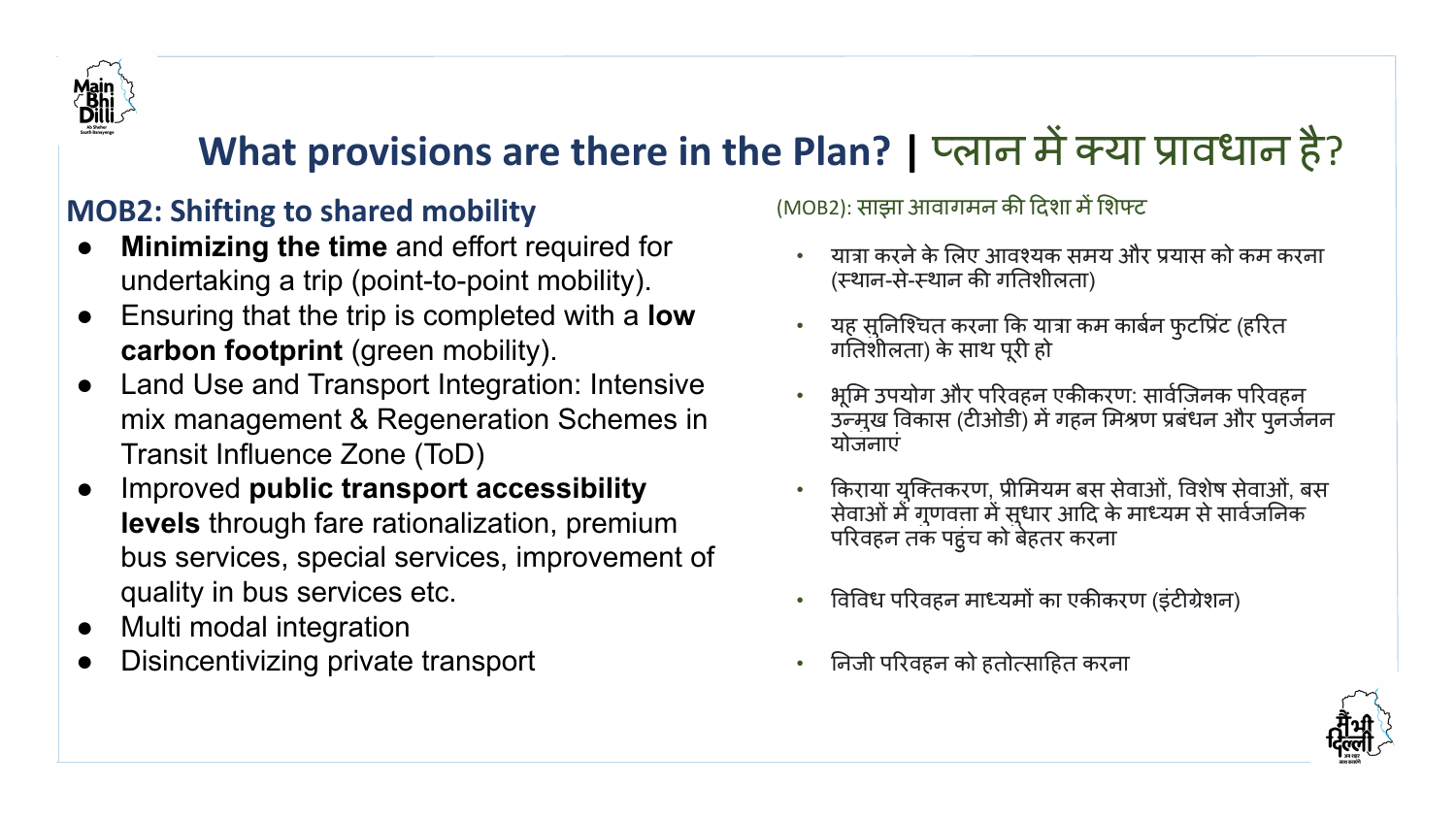

## What provisions are there in the Plan? | प्लान में क्या प्रावधान है?

### **MOB3: Making Delhi walkable and cyclable**

- Street design to promote active travel
- Improving pedestrian infrastructure
- Active travel plans and walk plans
- City level active travels networks
- Other strategies for improving active travel: Tactical urbanism, micromobility, citizen engagement, employing technology for active travel

### **MOB4: Managing parking in Delhi**

- User pays principle.
- Higher pricing of on-street parking
- Reduction in parking based on public transportation accessibility levels of the area

MOB 3: दिल्ली को पैदल चलने और साइकल चलाने के अनुकूल बनाना

- 1. सक्रिय यात्रा को बढ़ावा देने के लिए स्ट्रीट डिजाइन
- 2. पैदल यात्री बुनियादी ढांचे में सुधार
- 3. सͩक्रिय यात्रा योजनाएँऔर चलनेकी योजनाएँ
- 4. शहर के स्तर पर सक्रिय यात्रा नेटवर्क
- 5. सक्रिय यात्रा में सुधार के लिए अन्य रणनीतियाँ: सामरिक शहरीकरण, सूक्ष्म गतिशीलता, नागरिक जुड़ाव, सक्रिय यात्रा के लिए प्रौदयोगिकी को नियोजित करना

### MOB 3: Ǒदल्ली मेंपाͩकर्किं ग का प्रबंधन

- 1. उपयोगकर्ता भुगतान सिद्धांत
- 2. ऑन-स्ट्रीट पार्किंग का उच्च मूल्य निर्धारण
- 3. क्षेत्र के सार्वजनिक परिवहन पहुंच स्तर के आधार पर पार्किंग मेंकमी

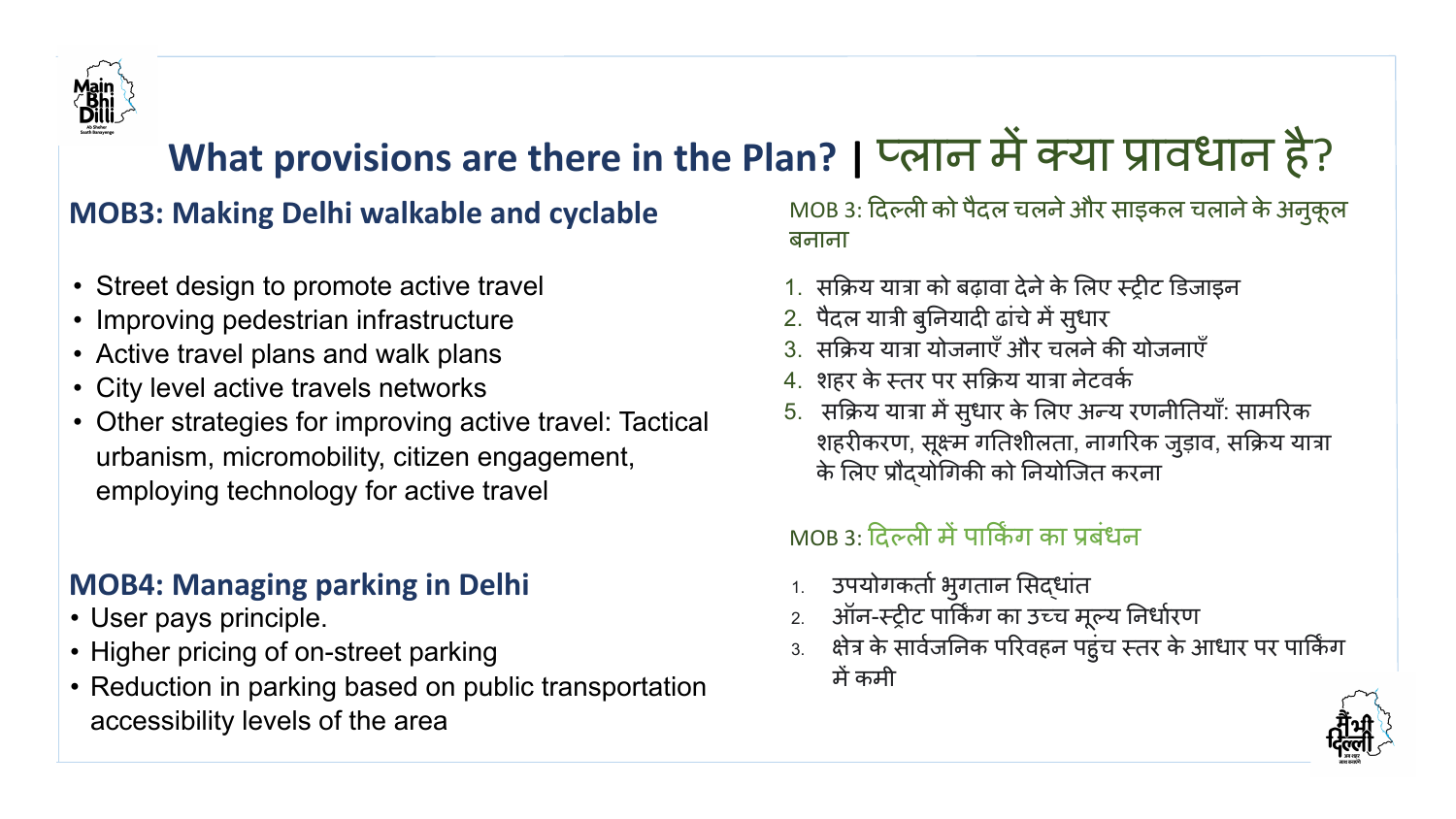

# What had the campaign asked for? | अभियान ने क्या मांगा था?

#### **Partially addressed demands**

- 1. Improving public transport and disincentivizing use of private vehicles
- 2. Promoting walkability and use of NMT
- 3. Multi-modal integration and intermediate public transport
- 4. Integrating land-use and transport
- 5. **Integration** between the proposed CMP and the MPD

#### **Completely missing demands**

- 1. **Time-bound actions** on improving walking, cycling and public transport infrastructure
- 2. Inclusive transport planning: **gender, disability** etc
- 3. Enhancing **institutional capacity**
- 4. City-level NMT Plans

#### आंशिक रूप से संबोधित मांगें

- 1. सार्वजनिक परिवहन में सुधार और निजी वाहनों के उपयोग को हतोत्साǑहत करना
- 2. पैदल चलनेऔर गैर-मोटर वाहनों के उपयोग को बढ़ावा देना
- 3. विविध परिवहन माध्यमों का एकीकरण और मध्यवर्ती सार्वजनिक परिवहन (टेम्पो, रिक्शा, ग्रामीण सेवा आदि) से जोड़ना
- 4. भूमि उपयोग और परिवहन को एकीकृत करना
- 5. प्रस्तावित सीएमपी और मास्टर प्लान का एकीकरण

#### पूरी तरह से गायब माँगें

- 1. पैदल चलने, साइकिल चलाने और सार्वजनिक परिवहन के बुनियादी ढांचे में सुधार के लिए समयबद्ध कार्रवाई
- 2. समावेशी परिवहन योजना: लिंग, विकलांगता आदि
- 3. संस्थागत क्षमता बढ़ाना
- 4. शहर èतरीय गैर-मोटर वाहन के ͧलए योजनाएं

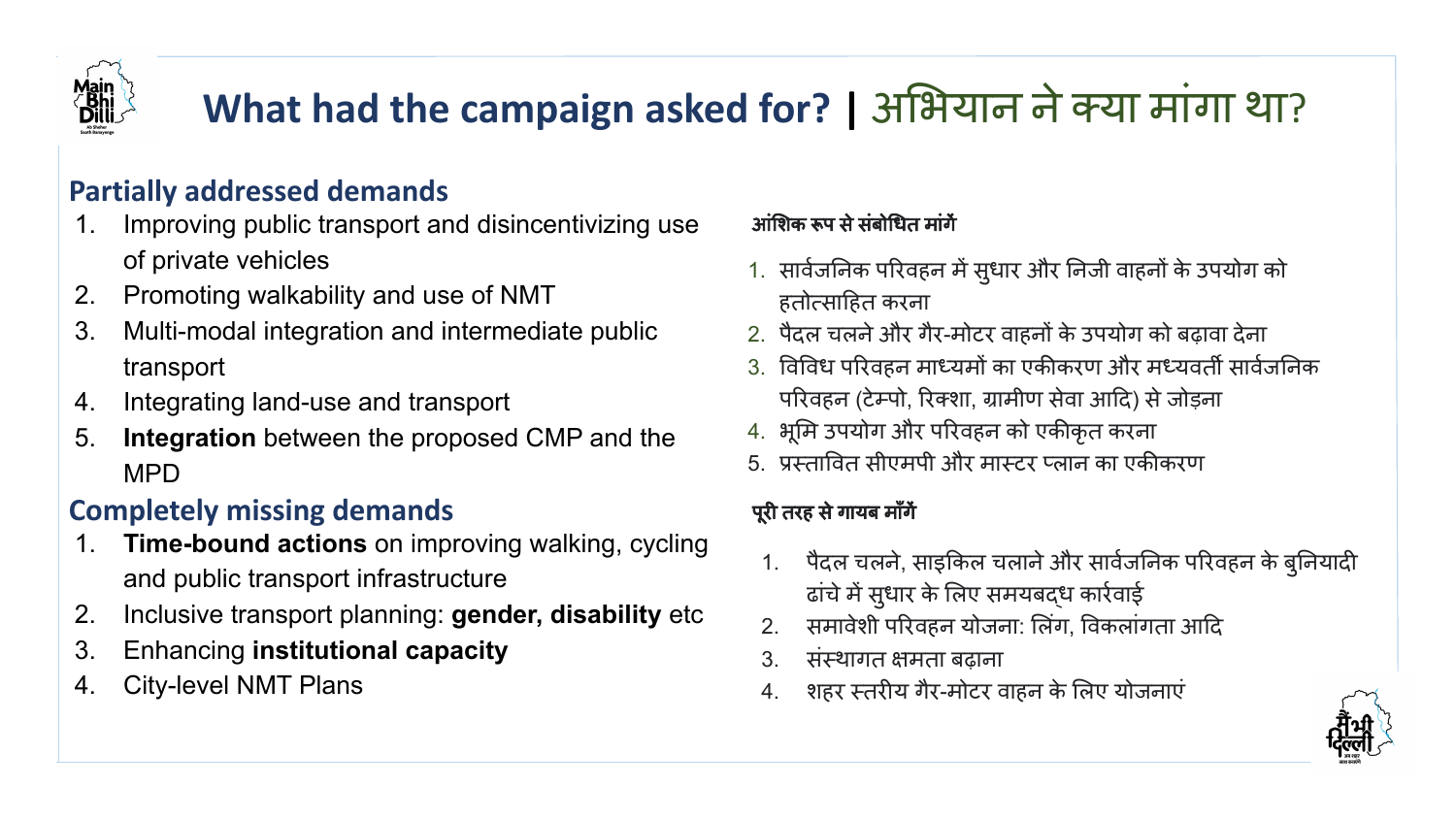# What can we suggest? | हम क्या सुझाव दे सकते हैं ?

MPD 2041 should have the following targets:

- By 2041, 9 in 10 of all peak-hour journeys are by walk, cycle, public transport (including intermediate public transport).
- At least 90% of the residents have access to frequent bus-based public transport within 5 minutes walking distance.
- All new affordable housing within 5 minutes of frequent bus-based public transport.
- Create a sustainable urban mobility plan linking transport with GHG emissions.

Integration of **comprehensive mobility plan** as a separate chapter of MPD 2041.

MPD 2041 must provide a clear **timeline and framework for UMTA** including its composition, management, powers and functions.

दिल्ली मास्टर प्लान 2041 में निम्नलिखित लक्ष्य होने चाहिए:

- 2041 तक, सभी पीक-ऑवर यात्राओंमें 10 मेंसे 9 पैदल, साइकिल, सार्वजनिक परिवहन (मध्यवर्ती सार्वजनिक परिवहन सहित) हों
- कम सेकम 90% Ǔनवाͧसयों के पास 5 ͧमनट की पैदल दूरी के भीतर लगातार बस-आधारित सार्वजनिक परिवहन तक पहुंच हो
- लगातार बस-आधारित सार्वजनिक परिवहन के 5 ͧमनट के भीतर सभी नए ͩकफायती आवास
- <u>परिवहन को ग्रीन हाउस गैस उत्सर्जन से जोड़ने</u> वाली एक स्थायी शहरी गतिशीलता योजना बनाएं

एमपीडी 2041 के एक अलग अध्याय के रूप में **व्यापक गतिशीलता योजना** का एकीकरण

एमपीडी 2041 को यूएमटीए के ͧलए इसकी संरचना, प्रबंधन, शक्तियों और कार्यों सहित एक स्पष्ट समयरेर और ढांचा प्रदान करना चाǑहए

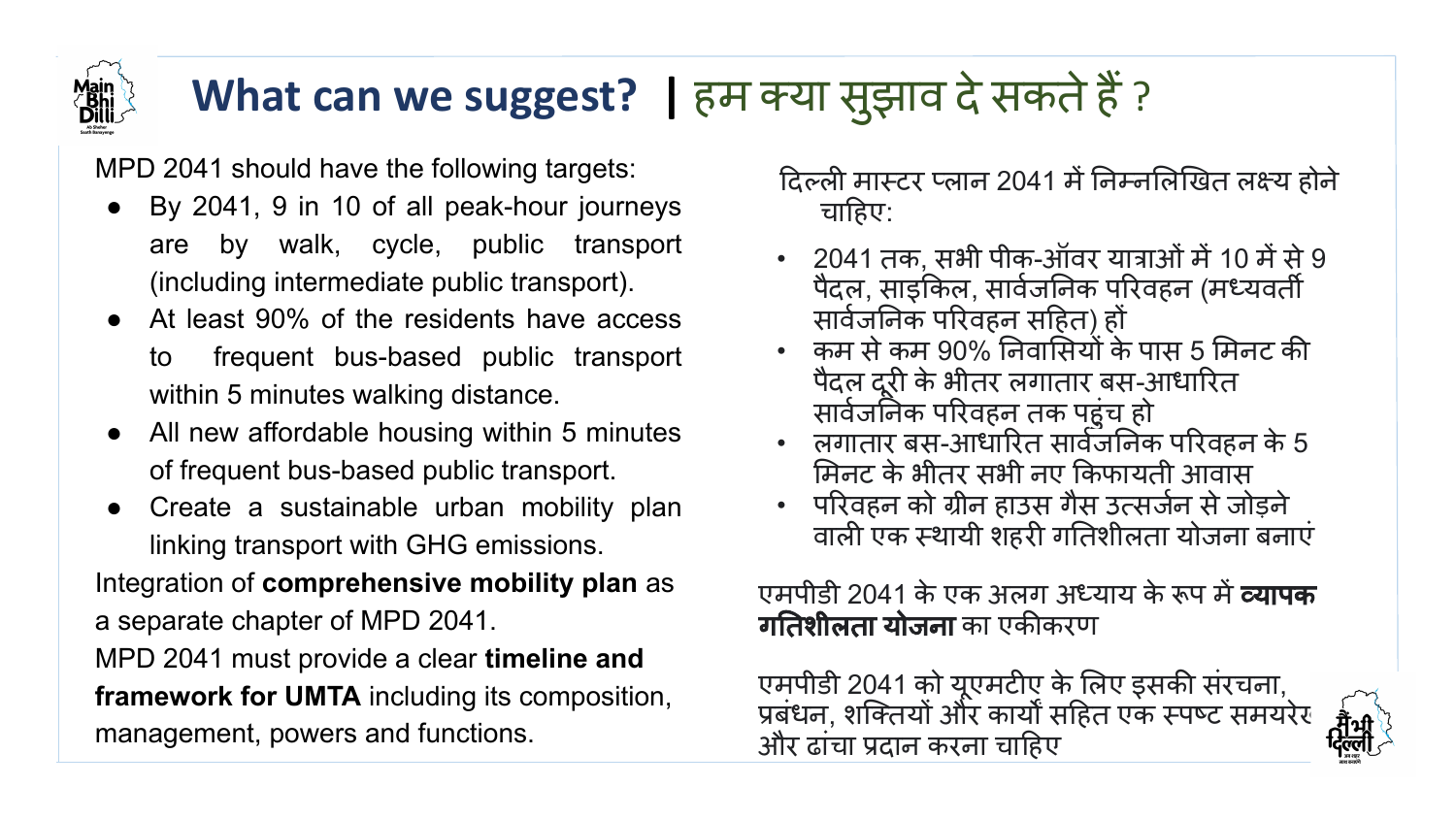

# **What can we suggest? | हम क्या सुझाव दे सकते हैं ?**

- **●**Creating gender inclusive, universally accessible bus terminals with recommended facilities.
- **●**Including distances to determine the location of amenities in DCN and encourage walking, cycling and the use of public transport.
- **●**Creating gender-disaggregated targets for cycling and public transport.
- **●**Collecting and reporting gender, age and income-disaggregated data on travel patterns, sexual harassment, perceptions and experience. **●**Comprehensive review of street design guidelines. **●**Improvement of existing roads to meet street
- design guidelines, especially for **pedestrian mobility**, should be mandatory and time-bound.
- अनुशंͧसत सुͪवधाओंके साथ ͧल ंग समावेशी, सार्वभौमिक रूप से सुलभ बस टर्मिनल बनाना
- डीसीएन में सुविधाओं के स्थान का निर्धारण करने के लिए दूरियों सहित और पैदल चलने, साइकिल चलाने और सार्वजनिक परिवहन के उपयोग को प्रोत्साǑहत करना
- साइकिलिंग और सार्वजनिक परिवहन के लिए लिंग-पृथक लक्ष्य बनाना
- यात्राओं के पैटर्न, यौन उत्पीड़न, धारणाओं और अनुभव पर लिंग, आयु और आय से जोड़कर डेटा एकत्र करना और रिपोर्ट करना
- सड़क डिजाइन दिशानिर्देशों की व्यापक समीक्षा।
- मौजूदा सड़कों में सुधार, विशेष रूप से **पैदल** चलने वालों के लिए, सड़क डिजाइन दिशानिर्देशों के अनुसार अनिवार्य और समयबदध होना चाहिए

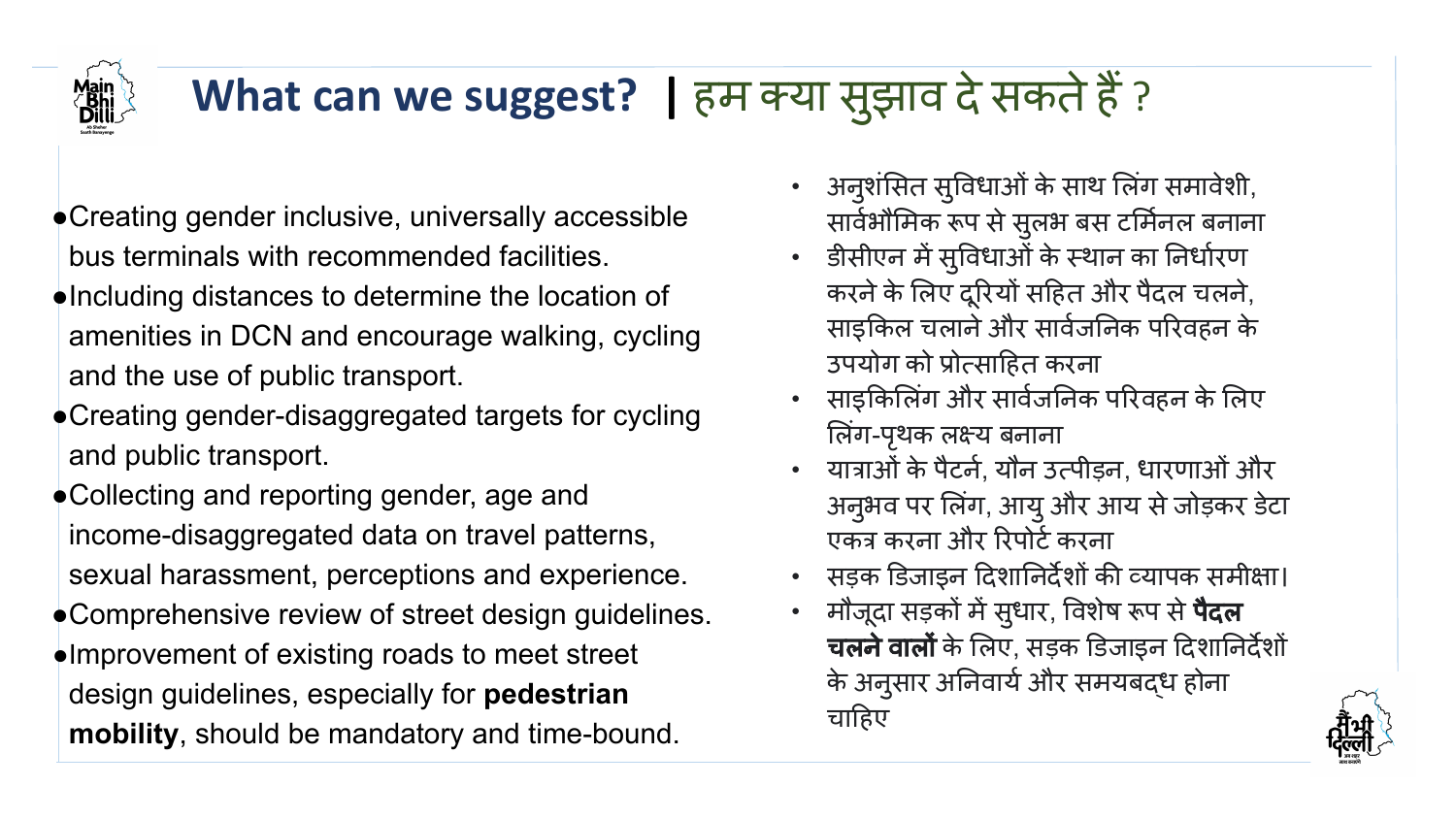

# **What can we suggest? | हम क्या सुझाव दे सकते हैं?**

- Criteria for calculating **Public Transit Accessibility Level** grading values needs to be explained clearly.
- Aim for expanding **fare-free transport** to the whole city across all modes of public transit (at present available for women on buses).
- **Fare rationalization** if any should be carried out with the objective of ensuring affordability instead of profit, and financial sustainability through subsidies from fuel tax and non-fare revenue.
- Multi-modal integration should reduce overall travelling expenses for the public through **fare integration** for all modes including IPT & first and last-mile, with options like fare caps, fare zones and flat fares.
- पब्लिक ट्रांजिट एक्सेसिबिलिटी लेवल ग्रेडिंग वैल्यू की गणना के लिए मानदंड को स्पष्ट रूप से समझाया जाना चाहिए।
- सावर्थिजǓनक पǐरवहन के सभी साधनों (जैसेवतर्थिमान में बसों में महिलाओं के लिए सफर मुफ्त है) को पूरे शहर में **किराया-मुक्त** विस्तार देने का लक्ष्य होना चाहिए
- किराया युक्तिकरण यदि किया जाए तो ईंधन कर और गैर-किराया राजस्व से प्राप्त सब्सिडी के माध्यम से यात्रियों के लिए सेवायें सुलभ बनायी जायें और और वितीय स्थिरता सुनिश्चित की जाए न कि जन परिवहन <u>को आर्थिक रूप से लाभकारी बनाने का प्रयास किया जाये</u>
- विविध परिवहन माध्यमों के एकीकरण से आईपीटी और अंतिम मील की दूरी सहित सभी माध्यमों के लिए **किराया एकीकरण** के माध्यम से जनता के लिए समग्र यात्रा व्यय को कम करना चाहिए, जिसमें अधिकतम किराया की सीमा तय करके, किराया क्षेत्र बनाकर और फ्लैट किराए जैसे विकल्प शामिल हैं।